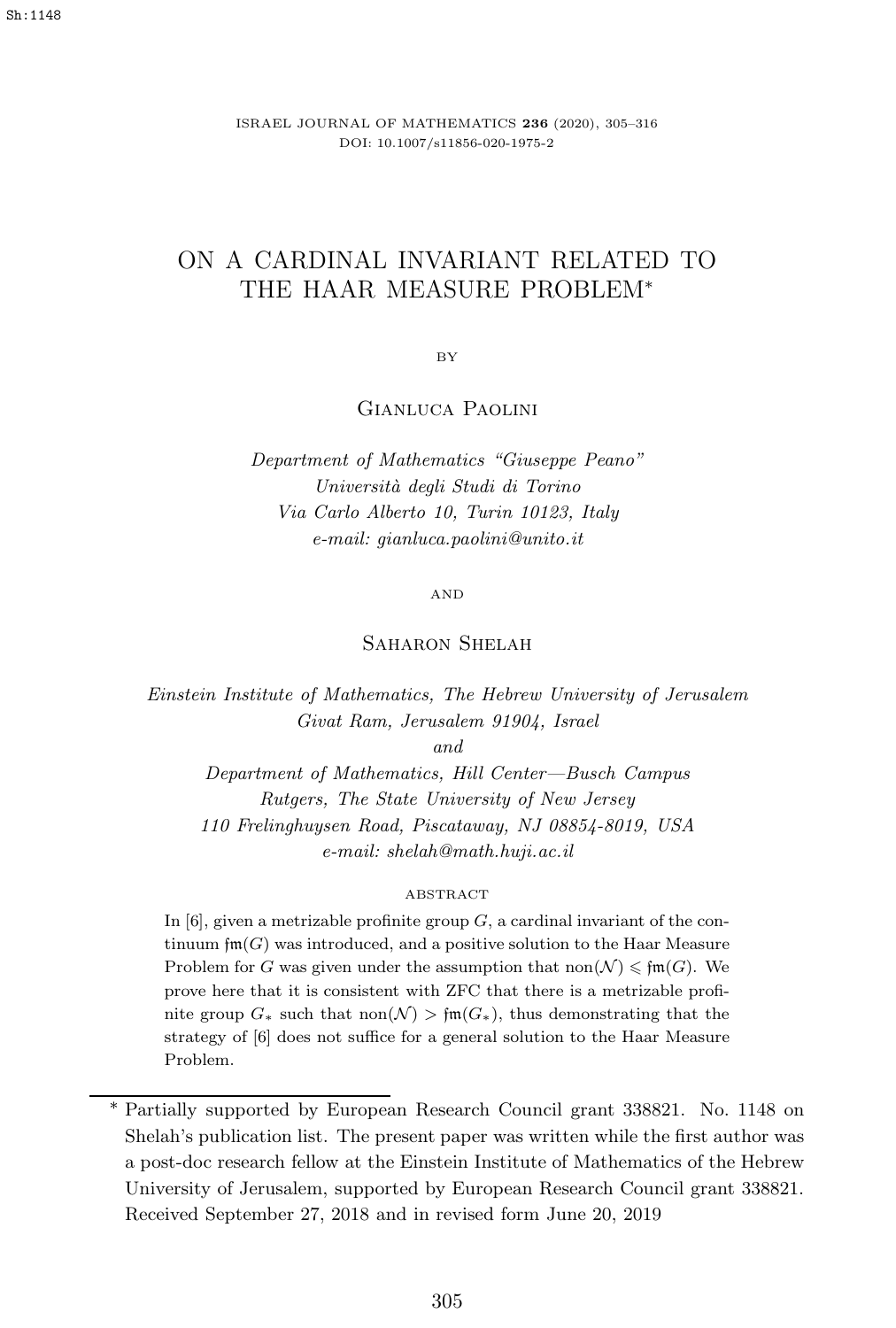#### Sh:1148

#### 306 G. PAOLINI AND S. SHELAH Isr. J. Math.

### **1. Introduction**

It is well-known that every compact group admits a unique translation-invariant probability measure, its Haar measure. A long-standing<sup>1</sup> open problem asks:

*Problem* (Haar Measure Problem): Does every infinite compact group have a non-Haar-measurable subgroup?

In [3] the problem was settled in the positive under the assumption that the compact group is not an infinite metrizable profinite group. Furtheremore, in [1] it was proved that it is consistent with ZFC that every infinite compact group has a non-Haar-measurable subgroup. Very recently, progress has been made toward a solution to the Haar Measure Problem for infinite metrizable profinite groups. In fact, in [6] the authors introduced a certain cardinal invariant of the continuum  $\text{fm}(G)$ , depending on a metrizable profinite group G, and proved (see Section 2 for definitions):

*Fact* ([6]): Let G be an infinite metrizable profinite group. If  $\text{non}(\mathcal{N}) \leq \text{fm}(G)$ , then G has a non-Heap measurable subgroup. then G has a non-Haar-measurable subgroup.

Also in [6], the authors conjectured:

CONJECTURE ([6]): Let G be an infinite metrizable profinite group. Then

 $\text{non}(\mathcal{N}) \leqslant \mathfrak{fm}(G).$ 

In this work we refute the conjecture above, thus demonstrating that the strategy of [6] does not suffice for a general solution to the Haar Measure Problem.

Main Theorem: *It is consistent with ZFC that there exists an infinite metrizable profinite group* <sup>G</sup><sup>∗</sup> *such that:*

$$
\mathrm{non}(\mathcal{N}) > \mathfrak{fm}(G_\ast).
$$

Notice that in the aforementioned work from [1], the exibithed models of ZFC witnessing that the Haar Measure Problem has consistently a positive answer do not satisfy CH, while, despite the failure of the main conjecture in [6] proved in this paper, the work of [6] shows the remarkable result that in all the models of ZFC satisfying CH the Haar Measure Problem has a positive answer.

<sup>&</sup>lt;sup>1</sup> The problem dates back at least to 1963, when in [4, Section 16.13(d)] the problem was posed and settled in the positive in the abelian case.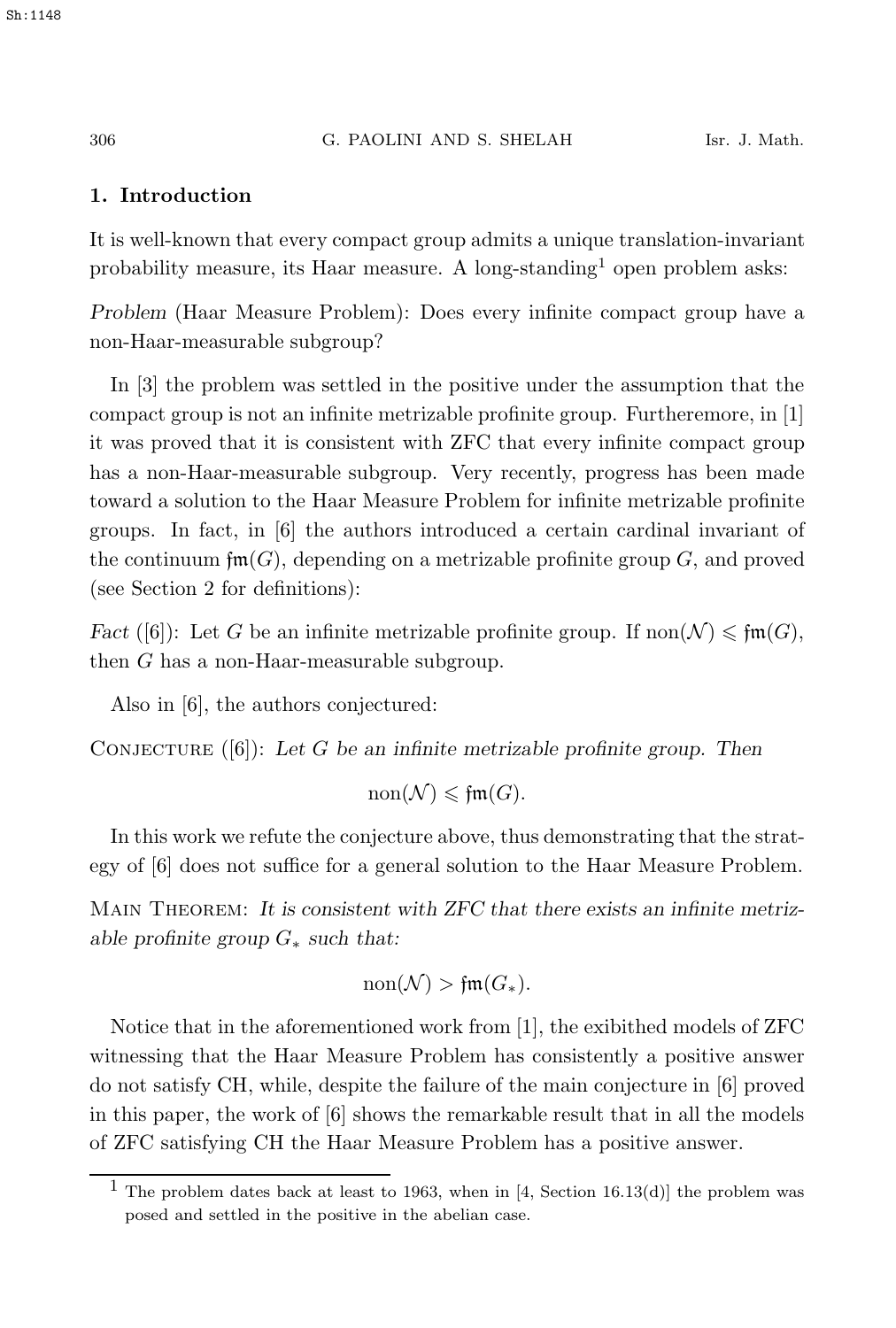# **2. Preliminaries**

*Convention 1:* (1) We denote by  $\omega$  the set of natural numbers.

- (2) Given  $n < \omega$ , we identify n with the set  $\{0,\ldots,n-1\} = [0,n)$ .
- (3) Given a set X we denote by  $\mathcal{P}(X)$  the set of subsets of X.
- (4) Given a set X and  $n < \omega$ , we denote by  $[X]^n$  the set of subsets of X of power n.

*Definition 2:* <sup>A</sup> **metrizable profinite group** G is a profinite group of the form  $\varprojlim_{i<\omega}^{\bar{\varphi}} G_i$ , for  $\bar{\varphi} = (\varphi_i : i < \omega)$  and  $\varphi_i \in \text{Hom}(G_{i+1}, G_i)$ , i.e., G is an inverse  $\bar{\varphi}$ -limit of an  $(\omega \leq)$ -inverse system of finite groups. When the homorinverse  $\bar{\varphi}$ -limit of an  $(\omega, <)$ -inverse system of finite groups. When the homorphisms  $\varphi_i$  are clear from the context, we might forget to mention  $\bar{\varphi}$  and simply write  $\underline{\lim}_{i\leq\omega}G_i$ .

*Notation 3:* Given a metrizable profinite group we denote by  $\mu$  its Haar measure, i.e., the unique translation-invariant probability measure defined on G.

*Notation 4:* Let  $1 < n < \omega$ ,  $A \subseteq G^n$  and  $g \in G$ . We let

$$
A_g = \{ (h_1, \ldots, h_{n-1}) \in G^{n-1} : (h_1, \ldots, h_{n-1}, g) \in A \}.
$$

*Definition 5:* Let G be a metrizable profinite group.

(1) We say that  $X \subseteq G^n$  is an **elementary algebraic set** if there is a group word  $w(\bar{x}, \bar{z})$ , with  $|\bar{x}| = n$ , and a sequence of parameters  $\bar{c} \in G^{|\bar{z}|}$ such that:

$$
X = \{ \bar{a} \in G^{|\bar{x}|} : G \models w(\bar{a}, \bar{c}) = e \}.
$$

- (2) We say that  $X \subseteq G^n$  is an **elementary algebraic null set** if X is an elementary algebraic set which is null with respect to  $\mu$  (cf. Notation 3).
- (3) We say that  $X \subseteq G$  is **Fubini–Markov** if either of the following happens:
	- (a)  $X$  is an elementary algebraic null set;
	- (b) there is  $1 < n < \omega$  and an elementary algebraic null set  $A \subseteq G^n$ such that

$$
X = \{ g \in G : \mu(A_g) > 0 \}.
$$

*Definition 6:* Let G be a metrizable profinite group. The **cardinal invariant**  $\mathfrak{f}m(G)$  is the smallest size of a collection of Fubini–Markov sets whose union has measure 1.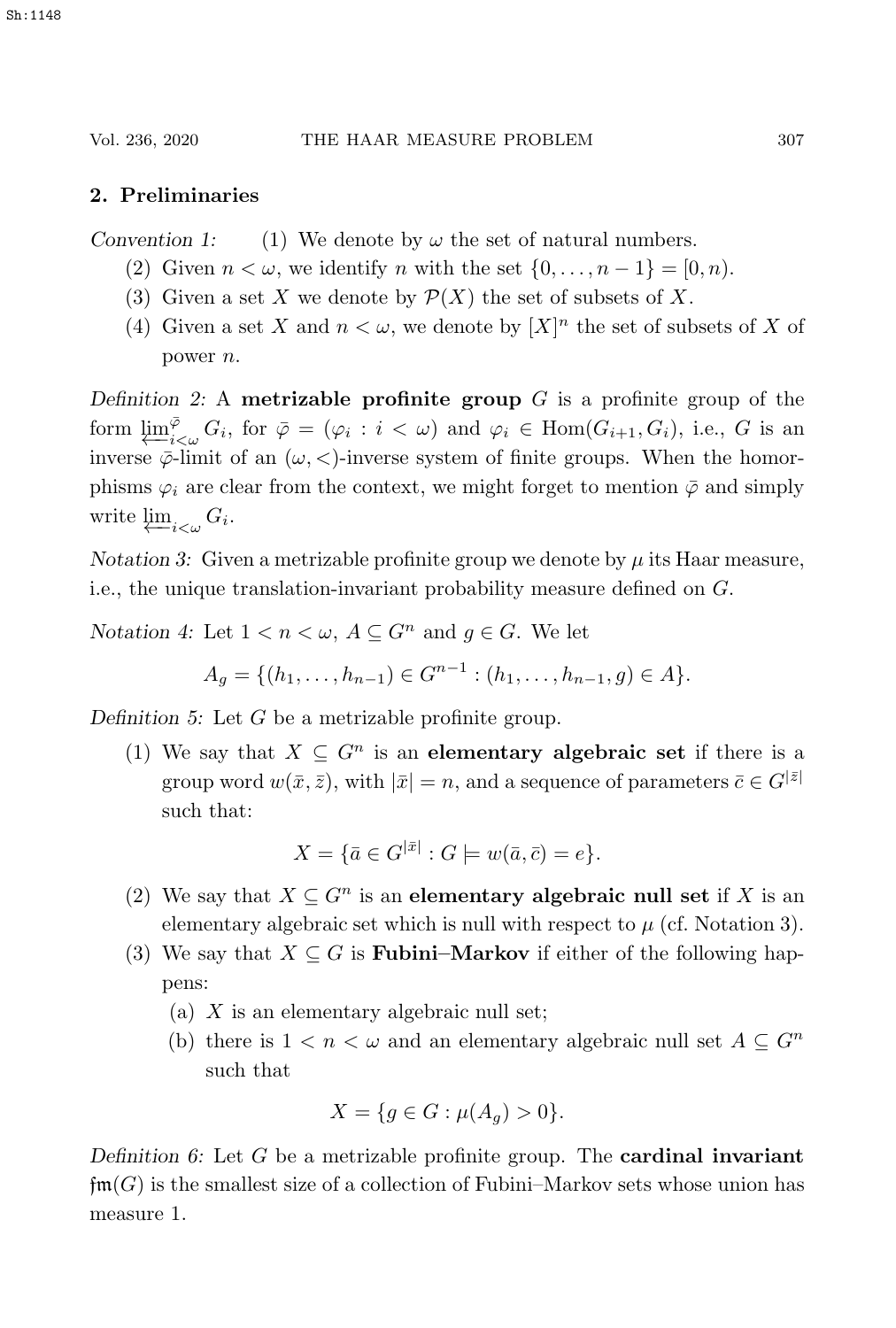*Fact 7:* Let  $G = \varprojlim_{i \leq w}^{\overline{\varphi}} G_i$  be a metrizable profinite group and let  $\pi_i$  be the canonical projection of  $G$  onto  $G_i$  for  $i \leq w$ . Let  $U \subseteq G$  be a closed set of the canonical projection of G onto  $G_i$ , for  $i < \omega$ . Let  $U \subseteq G$  be a closed set of the form

$$
U = \bigcap_{i < \omega} \pi_i^{-1}(B_i),
$$

with  $B_i \subseteq G_i$  and  $\varphi_i(B_{i+1}) = B_i$ , for  $i < \omega$ . Then

$$
\mu(U) = \lim_{i \to \infty} \frac{|B_i|}{|G_i|}.
$$

*Proof.* Notice that:

$$
\mu(U) = \mu \left( \bigcap_{i < \omega} \pi_i^{-1}(B_i) \right)
$$
\n
$$
= \lim_{i \to \infty} \mu(\pi^{-1}(B_i)) \qquad \text{(by [2, Chapter 18, item 2f, p. 363])}
$$
\n
$$
= \lim_{i \to \infty} \frac{|B_i|}{|G_i|} \qquad \text{(by [2, Chapter 18, Example 18.2.3]).} \blacksquare
$$

*Definition 8:* We denote by  $N$  the ideal of null sets in the Cantor space  $2^{\omega}$ , and by non(N) the minimal cardinality of a non-null subset of  $2^{\omega}$ .

#### **3. Building appropriate finite groups**

*Notation 9:* Let G be a group and  $\bar{g} = (g_i : i < n)$ , for  $n < \omega$ , a finite sequence of elements of G. Given  $I \subseteq n$  we let  $g_I = \prod_{i \in I} g_i \in G$  (if  $I = \emptyset$ , then  $g_I = e$ ).

*Definition 10:* For  $2 \leq 4m \leq n < \omega$  such that  $\frac{2}{2^m} + \frac{1}{n^2} < \frac{1}{m}$ , let  $\mathbf{CR}_{(n,m)}$  be the class of triples  $(C \in \mathbb{R})$  such that the class of triples  $(G, \bar{y}, \bar{z})$  such that:

- (a)  $G$  is a finite group;
- (b)  $\bar{y} = (y_i : i < n)$  is a sequence of pairwise commuting elements of G each of order 2 and such that  $\langle \bar{y} \rangle_G$  is a subgroup of order  $2^n$ ;
- (c)  $\bar{z} = (z_I : I \in [n]^m)$  and  $z_I \in G;$ <br>(d) for event  $I \subseteq [n]^m$  is  $I \subseteq [n]^m$
- (d) for every  $I \subseteq n$  and  $J \in [n]^m$ ,  $[y_I, z_J] = e$  iff  $I \in \{J, \emptyset\}$  (cf. Notation 9);
- (e) if  $s \in G \{e\}$ , then  $|\{t \in G : [s, t] = e\}| < |G|/n^2$ .

LEMMA 11: For  $n, m < \omega$  as in Definition 10,

$$
\mathbf{CR}_{(n,m)}\neq\emptyset
$$

*(cf. Definition 10).*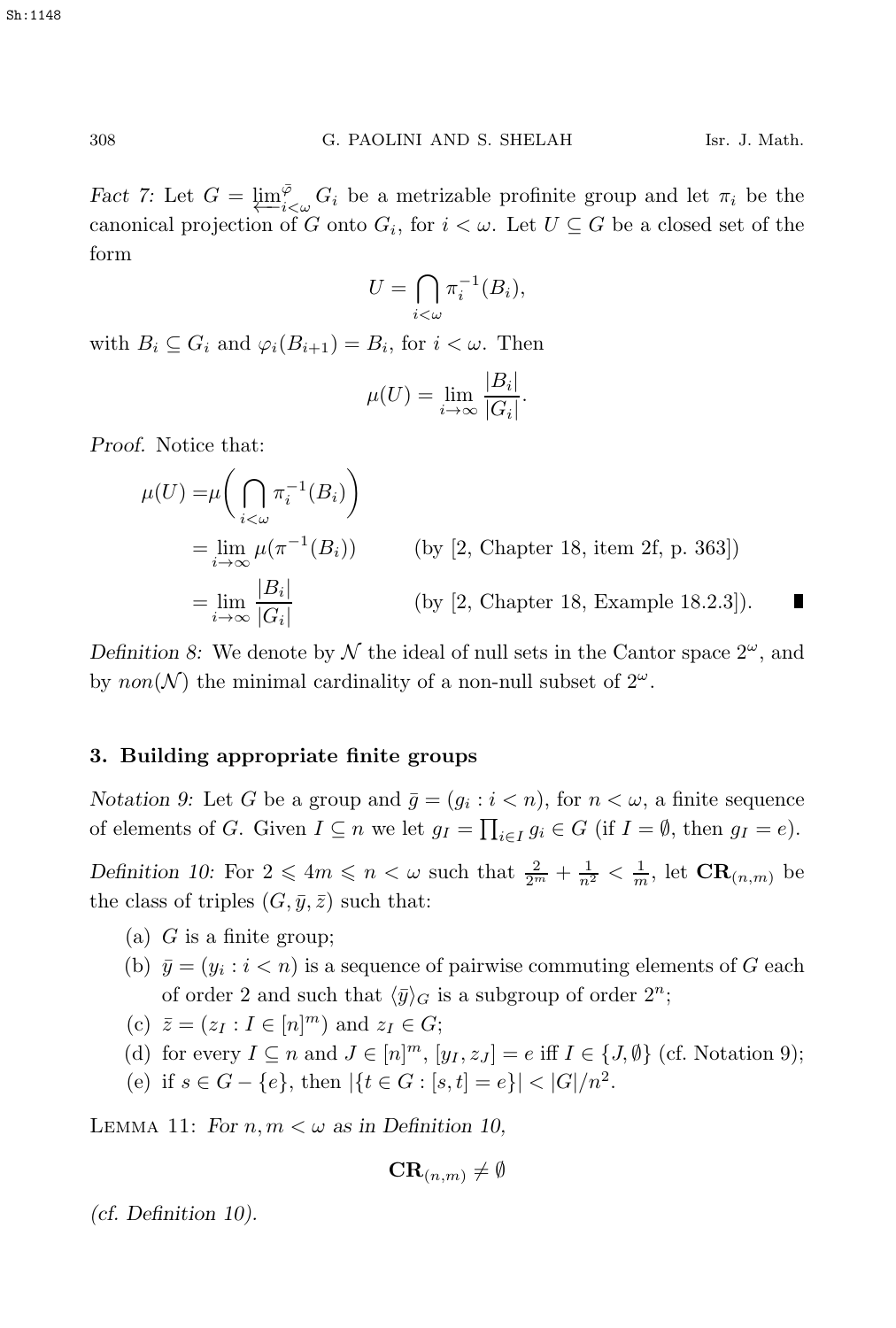*Proof.* Let  $G_0$  be the Abelian group  $\bigoplus {\mathbb{Z}}_2 y_i : i < 2n$  (where  $\mathbb{Z}_2 y_i$  is the group with two elements with generator  $y_i$ , and, for  $I \subseteq n$ , let  $y_I = \sum \{y_i : i \in I\}$ (i.e., we are using Notation 9 in additive notation). For  $I \subseteq n$ , let  $\pi_I \in \text{Aut}(G_0)$ be such that for every  $J \subseteq n$  with  $J \notin {\emptyset, I}$  we have that

$$
\pi_I(y_J) \neq y_J
$$
 and  $\pi_I(y_I) = y_I$ .

[Why must such  $\pi_I$ 's exist? Let  $(y_\ell^I : \ell < 2n)$  be a basis of  $G_0$  such that  $y_0^I = y_I$ , if  $I \neq \emptyset$ , and any  $x \in G_0 - \{e\}$  otherwise (it is well known that every  $x \in G_0 - \{e\}$ can be extended to a basis of  $G_0$ ). Let  $\pi'_I$  be such that  $\pi'_I(y^I_\ell) = y_{n+\ell}$ , for  $\ell \in (0, n)$ , and  $\pi'_I(y_0^I) = y_0^I$ . Then any extension of  $\pi'_I$  to a  $\pi_I \in \text{Aut}(G_0)$  is as wanted.]

Let  $G_1$  be the group generated by  $G_0 \cup \{z_I : I \in [n]^m\}$  freely except for:

- (i) the equations of  $G_0$ ;
- (ii) if  $I \subseteq n$  and  $x \in G_0$ , then  $z_I^{-1} x z_I = \pi_I(x)$ .

Let G be  $Sym(G_1)$  (the group of permutations of the set  $G_1$ ), interpreting  $G_1$ as a subgroup of G, and let  $\mathbf{n} = |G_1|$ . Then clearly  $\mathbf{n} > n^2$  (which will be used at the end of the proof). Now, we claim that  $(G, \bar{y}, \bar{z}) \in \mathbf{CR}_{(n,m)}$ , for  $\bar{y} = (y_i : i < n)$  and  $\bar{z} = (z_I : I \in [n]^m)$ . Clearly, clauses (a)–(d) of Definition 10 hold. Finally, concerning condition (e), notice that if  $s \in G - \{e\}$ , then

$$
|\{t \in G : [s, t] = e\}| \leq \frac{n!}{(n-1)!} = n \leq (n-1)! = |G|/n < |G|/n^2.
$$

*Definition 12:* Let **CR** be the set of tuples **p** such that

$$
\mathbf{p} = (k_{\mathbf{p}}, m_{\mathbf{p}}, n_{\mathbf{p}}, (G_{(\mathbf{p},1)}, \bar{y}^1, \bar{z}^1), G_{(\mathbf{p},2)})
$$
  
=  $(k, m, n, (G_1, \bar{y}^1, \bar{z}^1), G_2),$ 

and:

\n- (\*)
$$
0
$$
 (a)  $0 < k < m < n < \omega$ ;
\n- (b)  $2 \leq 4m \leq n$ ;
\n- (c)  $2^k m = n$  and  $k < n$ ;
\n- (d)  $\frac{2}{2^m} + \frac{1}{n^2} < \frac{1}{m}$ .
\n- (\*) $1$   $(G_1, \bar{y}^1, \bar{z}^1) \in \mathbf{CR}_{(n,m)}$  (cf. Definition 10).
\n- (\*) $2$  (a) We let  $\mathfrak{c}_p = \mathfrak{c} : n \times n \to G_1$  be such that for  $i_0, i_1 < n$  we have:\n
	\n- ( $\alpha$ )  $\mathfrak{c}(i_0, i_1) = e$ , if  $i_0 \neq i_1$ ;
	\n- ( $\beta$ )  $\mathfrak{c}(i_0, i_1) := y_i^1$ , if  $i_0 = i_1 = i$ ;
	\n\n
\n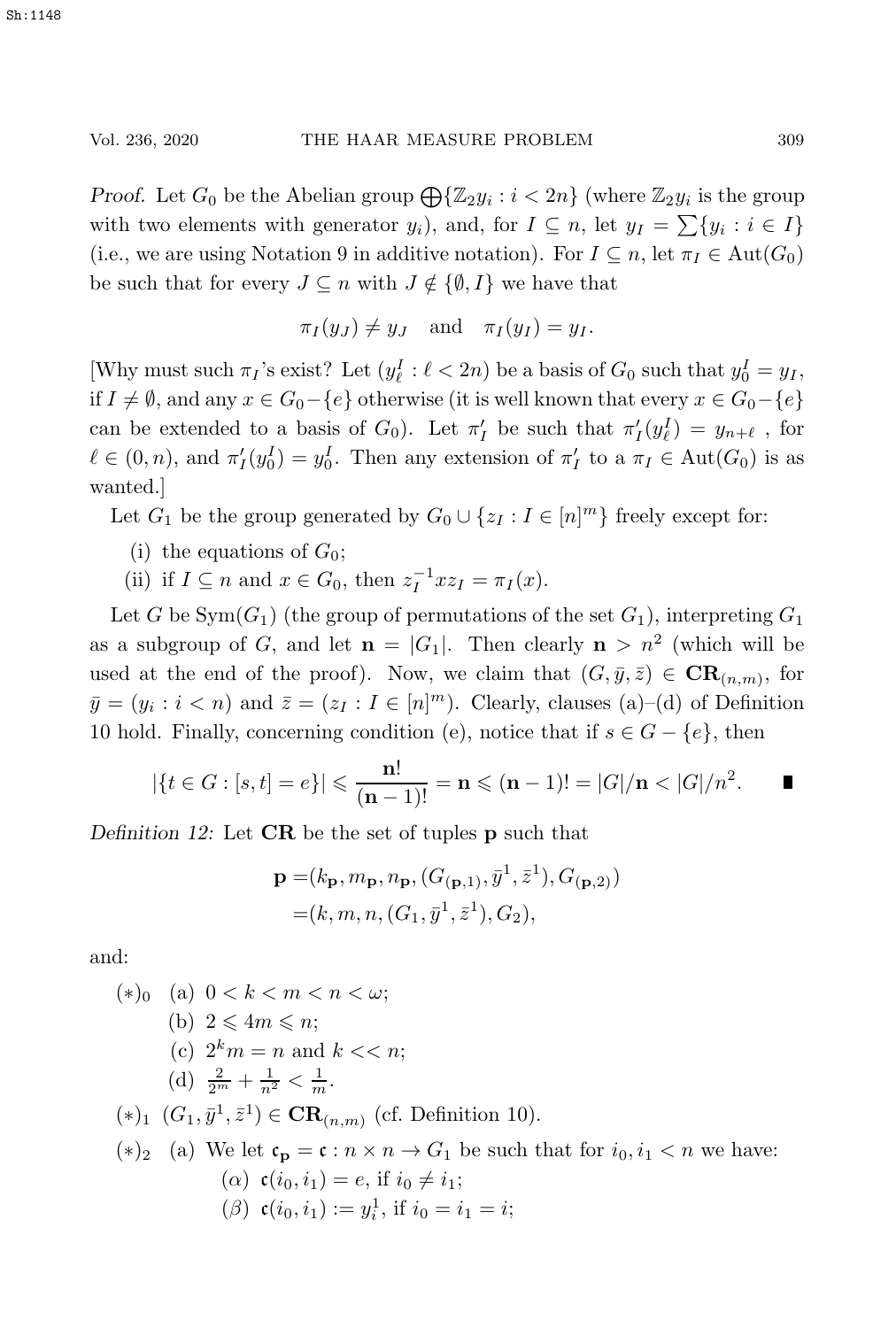(b)  $G_2$  is the group generated freely by

$$
G_1 \cup \{y_i^{\ell} = y_{(\ell,i)} : \ell \in \{2,3\}, i < n\}
$$

except for:

- ( $\alpha$ ) the equations of  $G_1$ ;
- (β)  $y_i^{\ell}$  has order 2, for every  $\ell \in \{2,3\}$  and  $i < n$ ;<br>(i)  $x_i^{\ell}$  and  $x_i^{\ell}$  expresses for every  $\ell \in \{2,3\}$  and  $i$
- (γ)  $y_i^{\ell}$  and  $y_j^{\ell}$  commute, for every  $\ell \in \{2,3\}$  and  $i, j < n$ ;<br>(δ) for every  $\ell \in \{9, 3\}$ , i.  $\ell$  is and  $i \in C$ , i.  $\ell$  expression
- (δ) for every  $\ell \in \{2,3\}$ ,  $i < n$  and  $g \in G_1$ ,  $y_i^{\ell}$  commutes with g;
- (*e*)  $[y_i^2, y_j^3] = \mathfrak{c}(i, j)$ , for every  $i, j < n$ .

*Notation 13:* For uniformity of notation, given the context of Definition 12, and in particular k, m and n as there, we will let  $n = n_2 = n_3$ .

LEMMA 14: Let  $p \in \text{CR}$  *(cf. Definition 12). Then:* 

- (1)  $G_2 = G_{(\mathbf{p},2)}$  *is finite,*  $G_1$  *is a normal subgroup of*  $G_2$  *and*  $G_2/G_1$  *is Abelian.*
- (2) *for every*  $x \in G_2$ *, there are unique*  $\mathcal{U}_{\ell} = \mathcal{U}(\ell) = \mathcal{U}_{\ell}(x) = \mathcal{U}(\ell, x) \subseteq [0, n_{\ell})$ (*cf.* Notation 13), for  $\ell \in \{2,3\}$ , and  $y_{(1,x)} \in G_1$ , such that

$$
x = y_{(3,\mathcal{U}(3))} y_{(2,\mathcal{U}(2))} y_{(1,x)},
$$

*where, for*  $\ell \in \{2, 3\}$ *, we let* 

П

$$
y_{(\ell,\mathcal{U}(\ell))} = \prod_{i \in \mathcal{U}(\ell)} y_i^{\ell}.
$$

*Proof.* Clear.

LEMMA 15: Let  $p \in \text{CR}$  (cf. Definition 12),  $G_2 = G_{(p,2)}$ , and  $k = k_p$ . If  $x_0, \ldots, x_{k-1} \in G_2$ , then for some  $I_* \subseteq [0, n_2)$  *(cf. Notation 13)* we have:

- (a)  $|I_*| = n_2/2^k$  *(recall that*  $n_2/2^k = n/2^k = 2^k m/2^k = m$ *)*;
- (b) if  $\ell < k$ , then  $\mathcal{U}_2(x_\ell) \cap I_* \in \{I_*, \emptyset\}$  (cf. Lemma 14(2)).

*Proof.* For  $\eta \in 2^k$ , let

 $I_n = \{i \leq n_2 : \text{if } \ell \leq k, \text{ then } i \in \mathcal{U}_2(x_\ell) \Leftrightarrow \eta(\ell) = 1\}.$ 

So  $(I_{\eta} : \eta \in 2^k)$  is a partition of  $[0, n_2)$  into  $2^k$  parts, hence for some  $\eta \in 2^k$  we have that  $|I_{\eta}| \geqslant n_2/2^k$  (recall that  $2^k | n_2$  and  $k \lt \lt n_2$ ). Now, let  $I_* \subseteq I_{\eta}$  be such that it satisfies clause (a) of the statement of the lemma. Then  $I_*$  is as wanted.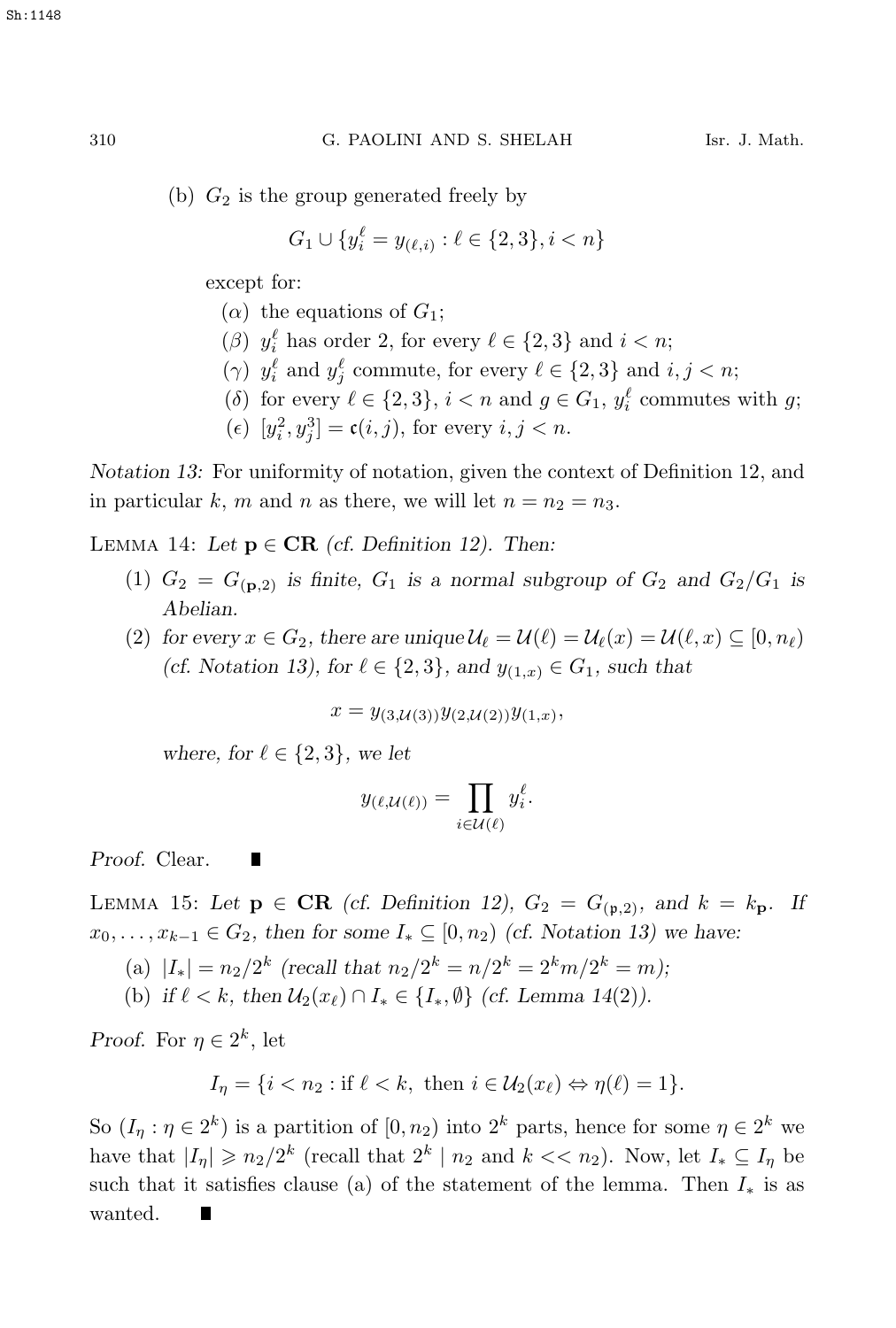LEMMA 16: Let  $\mathbf{p} \in \mathbf{CR}$  *(cf. Definition 12).* If  $x_{\ell} \in G_2 = G_{(\mathbf{p},2)}$ *, for*  $\ell < k = k_{\mathbf{p}}$ *, then for some*  $I_* \subseteq n$  *and*  $c, c_* \in G_2$  *we have:* 

- (a)  $c = y_{I_*}^3$  and  $c_* = z_{I_*}^1$ ; (b)  $G_2 \models [[x_{\ell}, c], c_*] = e;$ (c)  $|I_*| = n_2/2^k$ ;
- 
- (d)  $(B_I : I \subseteq I_*)$  *is a partition of*  $G_2$  *into sets of equal size such that*

$$
G \models [[x, c], c_*] = e \text{ iff } x \in B_{\emptyset} \cup B_{I_*},
$$

*where, for*  $I \subseteq I_*$ *, we let* 

$$
B_I = \{a \in G_2 : [a, c] = y_I^1\};
$$
  
(e)  $|\{(x, y) \in G_2 \times G_2 : G_2 \models [[[x, c], c_*], y] = e\}| \leq \frac{|G_2 \times G_2|}{m}.$ 

*Proof.* Let  $x_{\ell} \in G_2$ , for  $\ell < k$ , and let  $I_* \subseteq [0, n_2)$  be as in Lemma 15 with respect to  $(x_0, \ldots, x_{k-1})$ . Let  $c = \prod_{i} \{y_i^3 : i \in I_*\} = y_{(3,I_*)}$  and  $c_* = z_i^1$ <br>(of Definitions 10 and 12). We have to ghang that  $(I_{n,2,0})$  are as wound T (cf. Definitions 10 and 12). We have to show that  $(I_*, c, c_*)$  are as wanted. To this extent, let  $a \in G_2$  and let

$$
a=y_{(3,\mathcal{U}(3))}y_{(2,\mathcal{U}(2))}y_{(1,a)}
$$

be as in Lemma 14(2), for  $\mathcal{U}(\ell) = \mathcal{U}(\ell, a) \subseteq [0, n_{\ell})$ , and  $\ell \in \{2, 3\}$ . Notice that for  $\ell \in \{2,3\}$  and  $I_{\ell} \subseteq [0,n_{\ell})$  we have that  $(y_{I_{\ell}}^{\ell})^{-1} = y_{I_{\ell}}^{\ell}$  (cf. Notation 9), since each element of the product has order 2 and they all commute with each other. Then for any  $a \in G_2$  we have that (recalling Lemma 14 and letting  $y_{(\ell,\mathcal{U}(\ell))} = y_{(\ell,\mathcal{U}(\ell,a))})$ :

$$
[a, c] = a^{-1}c^{-1}ac
$$
  
\n
$$
= (y_{(1,a)})^{-1}y_{(2,\mathcal{U}(2))}y_{(3,\mathcal{U}(3))}y_{(3,I_*)}y_{(3,\mathcal{U}(3))}y_{(2,\mathcal{U}(2))}y_{(1,a)}y_{(3,I_*)}
$$
  
\n
$$
= y_{(2,\mathcal{U}(2))}y_{(3,\mathcal{U}(3))}y_{(3,I_*)}y_{(3,\mathcal{U}(3))}y_{(2,\mathcal{U}(2))}y_{(3,I_*)}
$$
  
\n
$$
= y_{(2,\mathcal{U}(2))}y_{(3,I_*)}y_{(2,\mathcal{U}(2))}\hat{y}_{(3,I_*)}
$$
  
\n
$$
= y_{(2,\mathcal{U}(2)\cap I_*)}y_{(3,I_*)}y_{(2,\mathcal{U}(2)\cap I_*)}y_{(3,I_*)}
$$
  
\n
$$
= y_{(2,\mathcal{U}(2)\cap I_*)}y_{(3,\mathcal{U}(2)\cap I_*)}y_{(2,\mathcal{U}(2)\cap I_*)}y_{(3,\mathcal{U}(2)\cap I_*)}
$$
  
\n
$$
= \prod_{i\in\mathcal{U}(2)\cap I_*}c_2(i,i)
$$
  
\n
$$
= y_{\mathcal{U}(2)\cap I_*}^1
$$
  
\n
$$
= y_{\mathcal{U}(2)\cap I_*}^1
$$
  
\n
$$
= y_{\mathcal{U}(2)\cap I_*}^1
$$
  
\n
$$
= y_{\mathcal{U}(2,\mathcal{U})}^1
$$
  
\n
$$
= y_{\mathcal{U}(2,\mathcal{U})}^1
$$
  
\n
$$
= y_{\mathcal{U}(2,\mathcal{U})}^1
$$
  
\n
$$
= y_{\mathcal{U}(2,\mathcal{U})}^1
$$
  
\n
$$
= y_{\mathcal{U}(2,\mathcal{U})}^1
$$
  
\n
$$
= y_{\mathcal{U}(2,\mathcal{U})}^1
$$
  
\n
$$
= y_{\mathcal{U}(2,\mathcal{U})}^1
$$
  
\n
$$
= y_{\mathcal{U}(2,\mathcal{U})}^
$$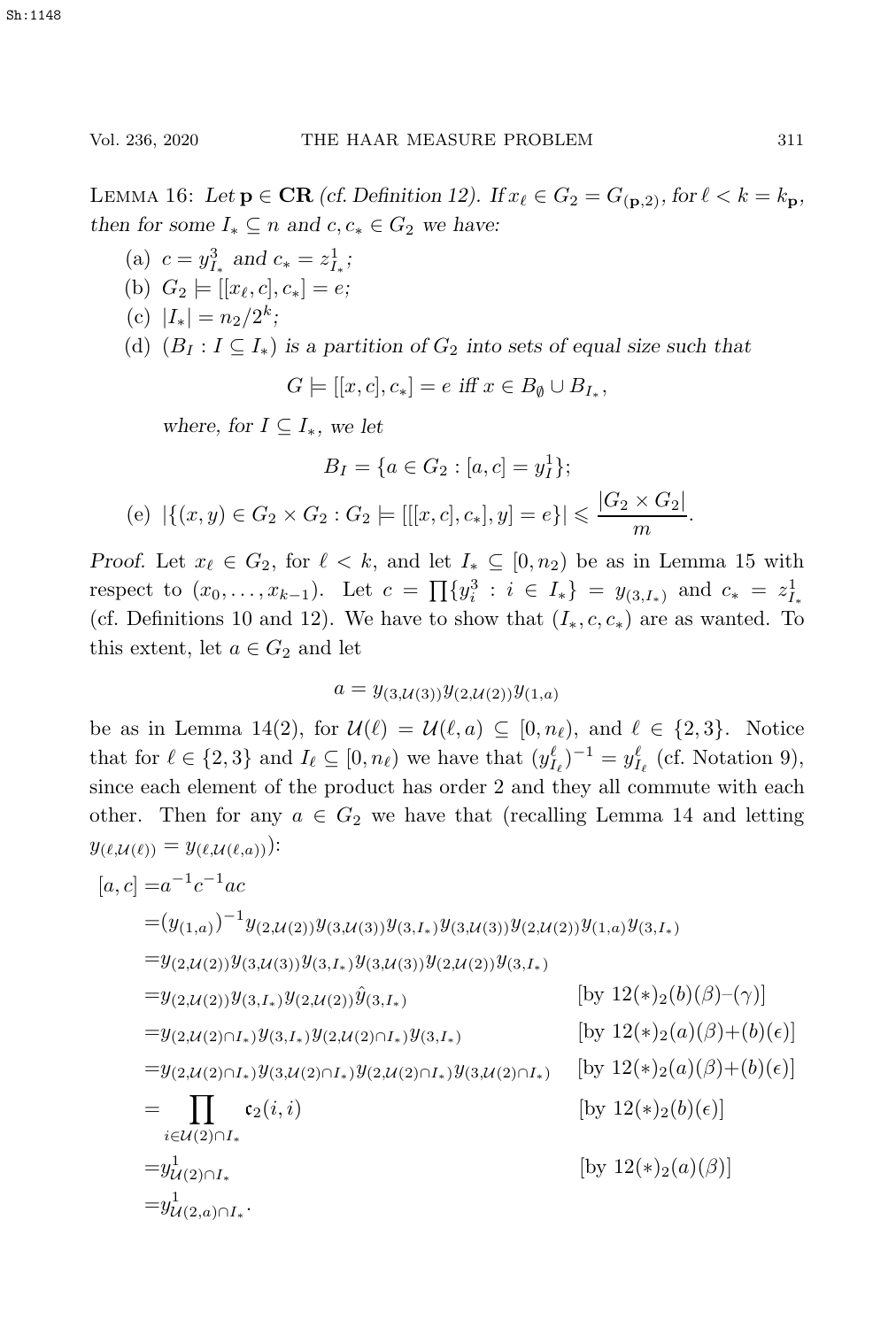Hence, recapitulating, we have

$$
[\star] \qquad \qquad [a,c] = y_{\mathcal{U}(2,a)\cap I_*}^1.
$$

Concerning clause (b), by Equation ( $\star$ ) for  $a = x_{\ell}$ , Lemma 15 and the fact that the triple  $(G_{(p,1)}, \bar{y}^1, \bar{z}^1) \in \mathbf{CR}_{(n,m)}$  we have that  $[x_\ell, c] = e$  or  $[x_\ell, c] = y_{I_*}^1$ , and in both cases  $[x_\ell, c]$  commutes with  $z_{I_*}^1 = c_*$  (cf. Definition 10(d)). Clause (c) holds by Lemma 15, since by choice  $|I_*| = n_2/2^k$ . As for clause (d), clearly, the  $(B_I : I \subseteq I_*)$  are pairwise disjoint, since  $a \in B_{I_1} \cap B_{I_2}$  implies  $y_{I_1}^1 = [a, c] = y_{I_2}^1$ , and for  $I_1 \neq I_2$  we have that  $y_{I_1}^1 \neq y_{I_2}^1$  (cf. Definition 10(b)); moreover, by Equation ( $\star$ ), if  $a \in G_2$ , then  $[a, c] = y_{\mathcal{U}(2, a) \cap I_*}^1 \in \{y_I^1 : I \subseteq I_*\}$ , and for  $I \subseteq I_*$ <br>we have that  $[a, b]$  all  $[a, b]$  and only if  $I \subseteq (a, I)$  (of Definition 10(d)); and we have that  $[y^1_I, y^1_I] = e$  if and only if  $I \in \{\emptyset, I_*\}$  (cf. Definition 10(d)); and finally the pieces of the partition are of equal size since, given a finite set  $X$ , a subset Y of X and two subsets  $c_1$  and  $c_2$  of Y we have that

$$
|\{Z \subseteq X : Z \cap Y = c_1\}| = |\{Z \subseteq X : Z \cap Y = c_2\}|.
$$

Concerning clause (e), let:

(a)  $X = \{(x, y) \in G_2 \times G_2 : [[[x, c], c_*], y] = e\};\$ (b)  $X_1 = \{(x, y) \in G_2 \times G_2 : [x, c] \in \{y\},\}$ ; (c)  $X_2 = \{(x, y) \in X : [x, c] \in \{y_I^1 : I \subseteq I_*, I \notin \{I_*, \emptyset\}\}\}.$ 

Clearly  $X = X_1 \cup X_2$  and  $X_1 \cap X_2 = \emptyset$ . Now, on one hand, we have

(1) 
$$
|X_1| \leq |G_2 \times G_2| \cdot \frac{|\{\emptyset, I_*\}|}{2^{|I_*|}} = |G_2 \times G_2| \cdot \frac{2}{2^{|I_*|}},
$$

while, on the other hand, we have

(2) 
$$
|X_2| \le \frac{|G_2 \times G_2|}{n^2}
$$
.

[Why does (2) hold? First of all notice that:

$$
\oplus_1 \text{ if } x \in B_I, \ U(2, x) \cap I_* = I \subseteq I_*, \ I \notin \{I_*, \emptyset\}, \text{ then:}
$$
\n
$$
\text{(a) } [[x, c], c_*] \neq e \text{ (by clause (d) of the current lemma);}
$$
\n
$$
\text{(b) } [[x, c], c_*] \in G_1 \text{ (because by } (\star) [x, c] = y_{U(2, x) \cap I_*}^1 \in G_1, \text{ and }
$$
\n
$$
c_* = z_{I_*}^1 \in G_1 \text{)}.
$$

Secondly, notice that:

$$
\oplus_2 \quad (a) \text{ if } t = G_1 - \{e\}, \text{ then}
$$
\n
$$
Z_t := \{x \in G_2 : [t, x] = e\}
$$
\n
$$
= \{x \in G_2 : x = y_{(3,\mathcal{U}(3))} y_{(2,\mathcal{U}(2))} y_{(1,x)} \text{ and } [y_{(1,x)}, t] = e\} \quad \text{(cf. Lemma 14)};
$$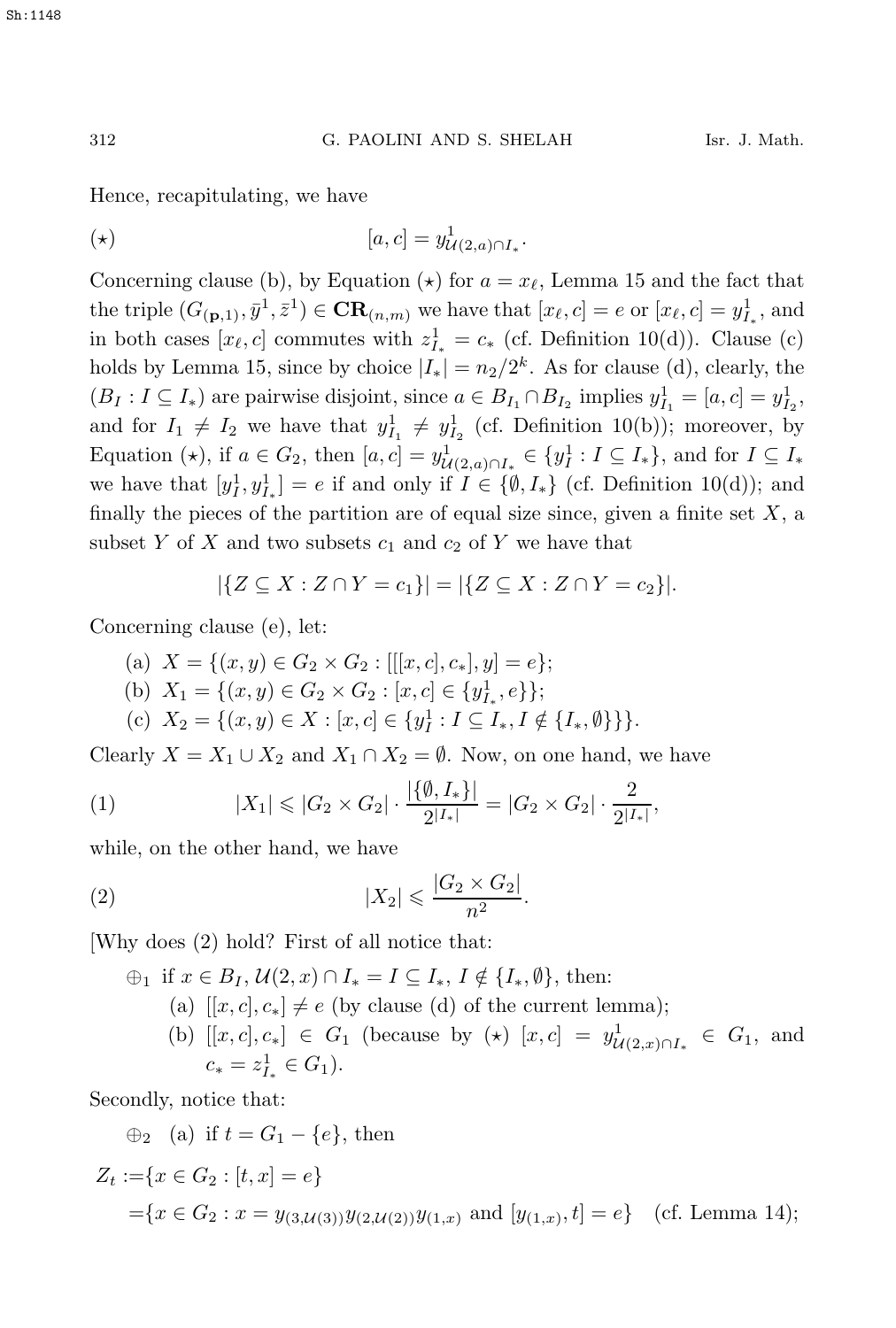(b) and so for  $t = G_1 - \{e\}$  we have

$$
|Z_t| \leq 2^{n_3} \cdot 2^{n_2} \cdot |\{y_1 \in G_1 : [y_1, t] = e\}|
$$
  

$$
\leq |G_2| \cdot \frac{1}{|G_1|} \cdot \max_{t \in G_1 - \{e\}} |\{y_1 \in G_1 : [y_1, t] = e\}|;
$$

 $(c)$  and thus, by  $(b)$  and Definition 10 $(e)$ , we have

$$
t \in G_1 - \{e\} \Rightarrow |Z_t| \leq |G_2| \cdot \frac{1}{n^2}.
$$

Hence, we have

$$
|X_2| \leq |G_2| \cdot \max_{\substack{x \in G_2 \\ u(2,x) \cap I_* \notin \{0, I_*\}}} |\{y \in G_2 : [[x, c], c_*], y] = e\}|
$$
  

$$
\leq |G_2| \cdot \max_{t \in G_1 - \{e\}} |\{y \in G_2 : [y, t] = e\}|
$$
 [by  $\oplus_1$ ]  

$$
\leq \frac{|G_2 \times G_2|}{n^2}
$$
 [by  $\oplus_2$ (c)].

That is, Equation (2) holds as promised. This closes the "Why (2)?" above.] Hence, putting together (1) and (2) we have

$$
|\{(x,y)\in G_2\times G_2: G_2 \models [[[x,c],c_*],y] = e\}| \leq |G_2 \times G_2| \cdot \left(\frac{2}{2^{|I_*|}} + \frac{1}{n^2}\right) \leq \frac{|G_2 \times G_2|}{m},
$$

by the choice of m and n, in fact by (c) of this lemma we have that  $|I_*| = n_2/2^k$ and, by Definition  $(12)(*)_0(d)$  and Notation 13,

$$
n_2/2^k = n/2^k = 2^k m/2^k = m.
$$

CONCLUSION 17: Assume that  $p \in \text{CR}$  *(cf. Definition 12).* If  $x_{\ell} \in G_2 = G_{(p,2)}$ *, for*  $\ell < k = k_p$ *, then for some*  $c_1, c_2 \in G_2$  *we have:* 

(a) 
$$
G_2 \models [[x_\ell, c_1], c_2] = e;
$$

- (b)  $\{y \in G_2 : G_2 \models [[x_\ell, c_1], c_2], y] = e\} = G_2;$
- (c)  $|\{(x,y)\in G_2\times G_2: G_2 \models [[[x,c_1],c_2],y]=e\}| \leq |G_2\times G_2|/m.$

*Proof.* This is clear from Lemma 16 letting  $c_1 = c$  and  $c_2 = c_*,$  for  $c, c_*$  as there. there.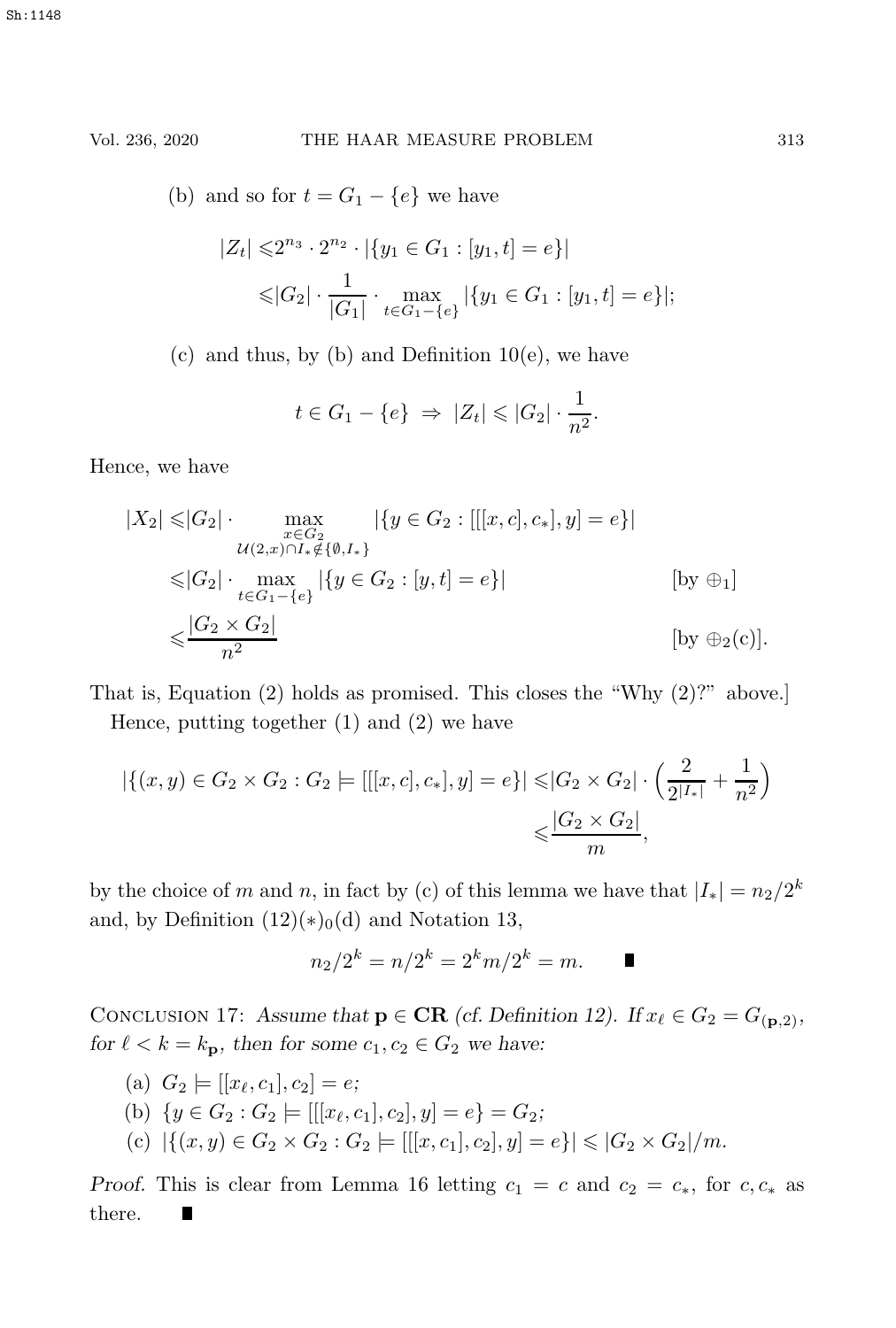L

#### **4. The solution**

*Notation 18:* (Recall the notation of Definition 12.) We choose  $(f_1, g_1)$  and  $(f_2, g_2)$  such that:

- (a)  $f_1, g_1, f_2, g_2$  are strictly increasing functions from  $\omega^{\omega}$ ;
- (b)  $f_{\ell}(n) > g_{\ell}(n)$ , for  $\ell \in \{1,2\}$  and  $n < \omega$ ;
- (c)  $(f_1, g_1)$  and  $(f_2, g_2)$  are sufficiently different (as in [5]), e.g., for every  $i < \omega$  we have  $2^{2^{f_1(i)}} < g_2(i)$  and  $2^{2^{f_2(i)}} < g_2(i+1);$
- (d) for every  $i < \omega$ , there is  $\mathbf{p}_i \in \mathbf{CR}$  (cf. Definition 12) such that: (i)  $f_1(i) = |G_{(\mathbf{p}_i,2)}|;$ (ii)  $g_2(i) = k_{\mathbf{p}_i}$ ;<br>
(e)  $\sum_{i < \omega} \frac{g_2(i)}{f_2(i)} < \infty$ ;<br>
(f) for  $i \leq \omega$  let  $\langle \infty \rangle$ (f) for  $i < \omega$ , let  $(m_i^*, m_i^{**}) = (g_2(i), f_2(i));$ (g) for  $i < \omega$ , let  $k_{\mathbf{p}_i} = k_i$ ,  $m_{\mathbf{p}_i} = m_i$ ,  $n_{\mathbf{p}_i} = n_i$  and  $G_i^* = G_{(\mathbf{p}_i,2)}$ ; (h) let  $G_* = \prod_{i<\omega} G_i^*$ .

Observation 19: (1) For every  $i < \omega$ ,  $G_i^*$  is a finite group.<br>(2)  $G_i$  is a matricelar profession group (cf. Definition 2).

(2)  $G_*$  is a metrizable profinite group (cf. Definition 2).

*Proof.* Item (1) is by Lemma 14. Item (2) is by definition.

*Notation 20:* (1) We denote by  $w(x, y, \bar{z})$ , for  $\bar{z} = (z_1, z_2)$ , the group word

 $[[[x, z_1], z_2], y].$ 

From now till the end of the paper the letter  $w$  will denote this specific word.

(2) Recall Notation 3, i.e., we denote by  $\mu$  the Haar measure.

*Notation 21:* (1) For  $\overline{c} \in G_* \times G_*$ , let

$$
X_{\bar{c}} = \{ x \in G_* : \mu(\{ y \in G_* : w(x, y, \bar{c}) \}) > 0 \}.
$$

(2) Let  $\mathfrak{C} = {\bar{c} \in G_* \times G_* : \mu({\bar{a}(x,y) \in G_* \times G_* : w(x,y,\bar{c})}) = 0}.$ 

LEMMA 22: *A* sufficient condition for  $\text{fm}(G_*) \leq \lambda$  (cf. Definition 6) is:

 $(\star)_1$  there is  $\mathcal{F} \subseteq \prod_{i < \omega} [G_i^*]^{k_i}$  of cardinality  $\leq \lambda$  such that

(A) 
$$
\left(\forall \eta \in \prod_{i < \omega} G_i^*\right) (\exists \nu \in \mathcal{F})[\eta(i) \in \nu(i)].
$$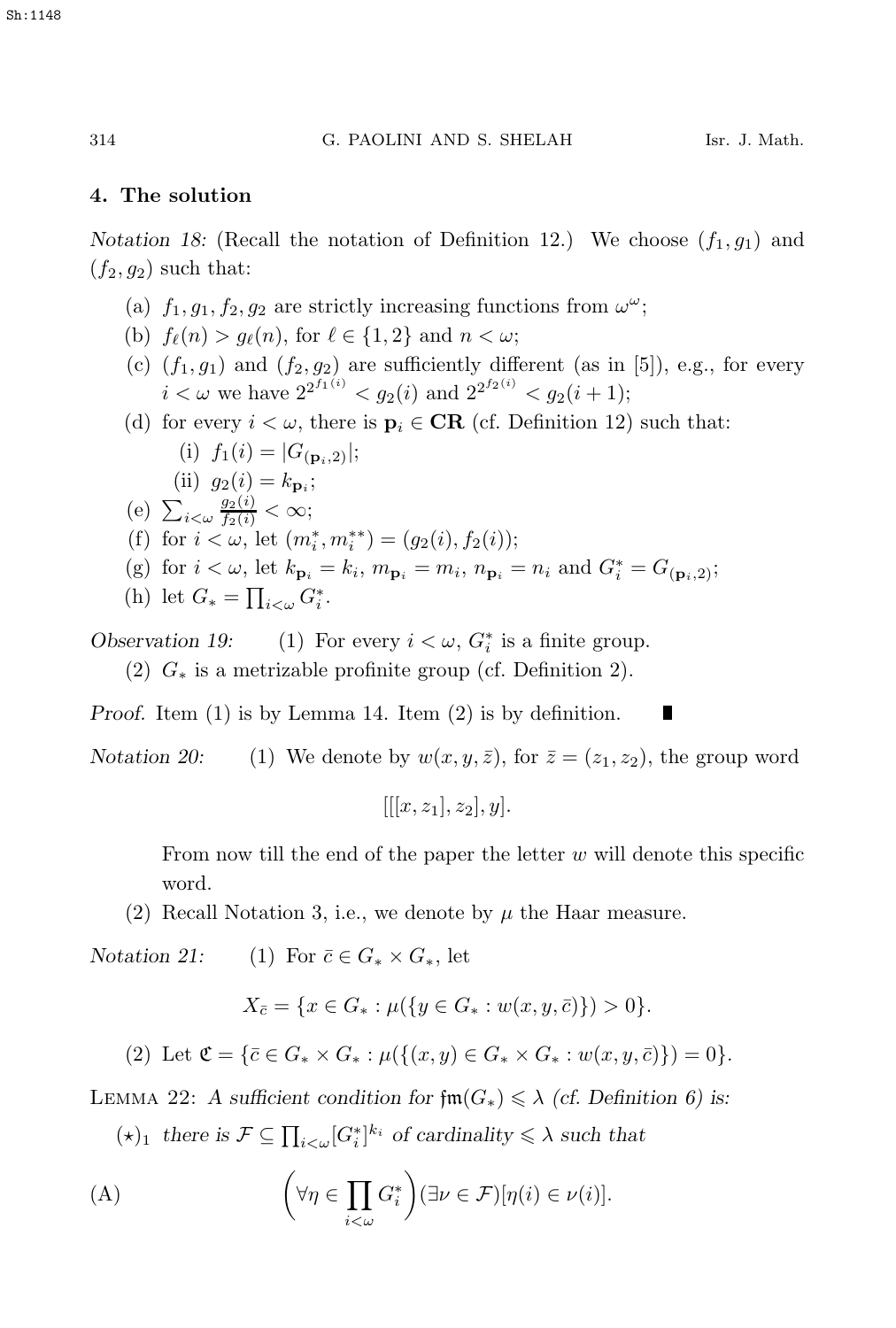*Proof.* For every  $\nu \in \mathcal{F}$  and  $i < \omega$ ,  $\nu(i) \in [G_i^*]^{k_i}$ , hence, by Conclusion 17, there are  $c'_{i,1}, c''_{i,2} \in G_i^* \times G_i^*$  such that letting  $\bar{c}'_i = (c''_{i,1}, c''_{i,2})$  we have:

- (a) if  $x \in \nu(i)$ , then  $|\{y \in G_i^* : w(x, y, \bar{c}_i^{\nu}) = e\}| = |G_i^*|$ ;<br>(b)  $|f(x, y) \in G^* \times G^*$ ,  $w(x, y, \bar{c}_i^{\nu}) = e| \leq |G^* \times G^*|$
- (b)  $|\{(x,y)\in G_i^* \times G_i^* : w(x,y,\bar{c}_i^{\nu})=e\}| \leqslant |G_i^* \times G_i^*|/m.$

Let now  $\bar{c}_{\nu} = (\bar{c}_{\nu(1)}, \bar{c}_{\nu(2)}) \in G_* \times G_*$ , where, for  $\ell \in \{1, 2\}$ ,  $\bar{c}_{\nu(\ell)} = (c_{i,\ell}^{\nu} : i < \omega)$ .<br>Then we have (recalling Matation 21). Then we have (recalling Notation 21):

- (a')  $G_* \subseteq \{X_{\bar{c}_\nu} : \nu \in \mathcal{F}\}\$  (by Fact 7, (A) of the statement, and (a) above);
- (b')  $\bar{c}_v \in \mathfrak{C}$  (by Fact 7 and (b) above).

Hence, by (a') and (b'), we have that  $\{X_{\bar{c}_\nu}: \nu \in \mathcal{F}\}\)$  is a witness for  $\mathfrak{fm}(G_*) \leq \lambda$ .

LEMMA 23: *Recalling Notation 18(f)*, a sufficient condition for non $(\mathcal{N}) > \lambda$ *(cf. Definition 8) is:*

 $(\star)_2$  *for every*  $Y \subseteq \prod_{i < \omega} m_i^{**}$  *of cardinality*  $\leq \lambda$  *there is*  $\nu$  *such that:* (a)  $\nu \in \prod_{i < \omega} [m_i^{**}]^{m_i^{*}};$ <br>(b) if  $\in \mathbb{C}$  is then for (b) if  $\eta \in Y$ , then, for infinitely many  $i < \omega$ , we have that  $\eta(i) \in \nu(i)$ .

*Proof.* This is because denoting by  $\mu$  (resp.  $\mu^*$ ) the Lebesgue measure (resp. the outer Lebesgue measure) of the Polish space  $\prod_{i<\omega}m_i^{**}$  we have that

$$
\mu^*(Y) \leq \mu^* \left( \underbrace{\{\eta \in X : \exists^{\infty} i(\eta(i) \in \nu(i))\}}_{X_{\infty}} \right)
$$
\n
$$
\leq \mu \left( \bigcap_{n < \omega} \{ \eta \in X : \bigvee_{i \geq n} \eta(i) \in \nu(i) \} \right)
$$
\n
$$
\left[ X_{\infty} \subseteq X_n, \forall n < \omega \right]
$$
\n
$$
\leq \lim_{n \to \infty} \mu(\{\eta \in X : \bigvee_{i \geq n} \eta(i) \in \nu(i)\})
$$
\n
$$
\left[ X_{\infty} \subseteq X_n, \forall n < \omega \right]
$$
\n
$$
\leq \lim_{n \to \infty} \frac{\lambda^n}{\lambda^n} = 0 \quad \text{[cf. Notation 18(f) and properties of } f_2, g_2 \text{ there}].
$$

THEOREM 24: Assume that  $V \models CH$ . Then for some  $\aleph_2$ -c.c. proper (in fact *even cardinal preserving) forcing* P *we have that in* **V**[P] *both of the conditions below are satisfied:*

- (a) the statement  $(\star)_1$  from Lemma 22 for  $\lambda = \aleph_1$ ;
- (b) the statement  $(\star)_2$  from Lemma 23 for  $\lambda = \aleph_1$ .

*Proof.* This is by [5, Theorem 2] and the choice of  $(f_1, g_1)$ ,  $(f_2, g_2)$  in Notation 18.

 $\blacksquare$